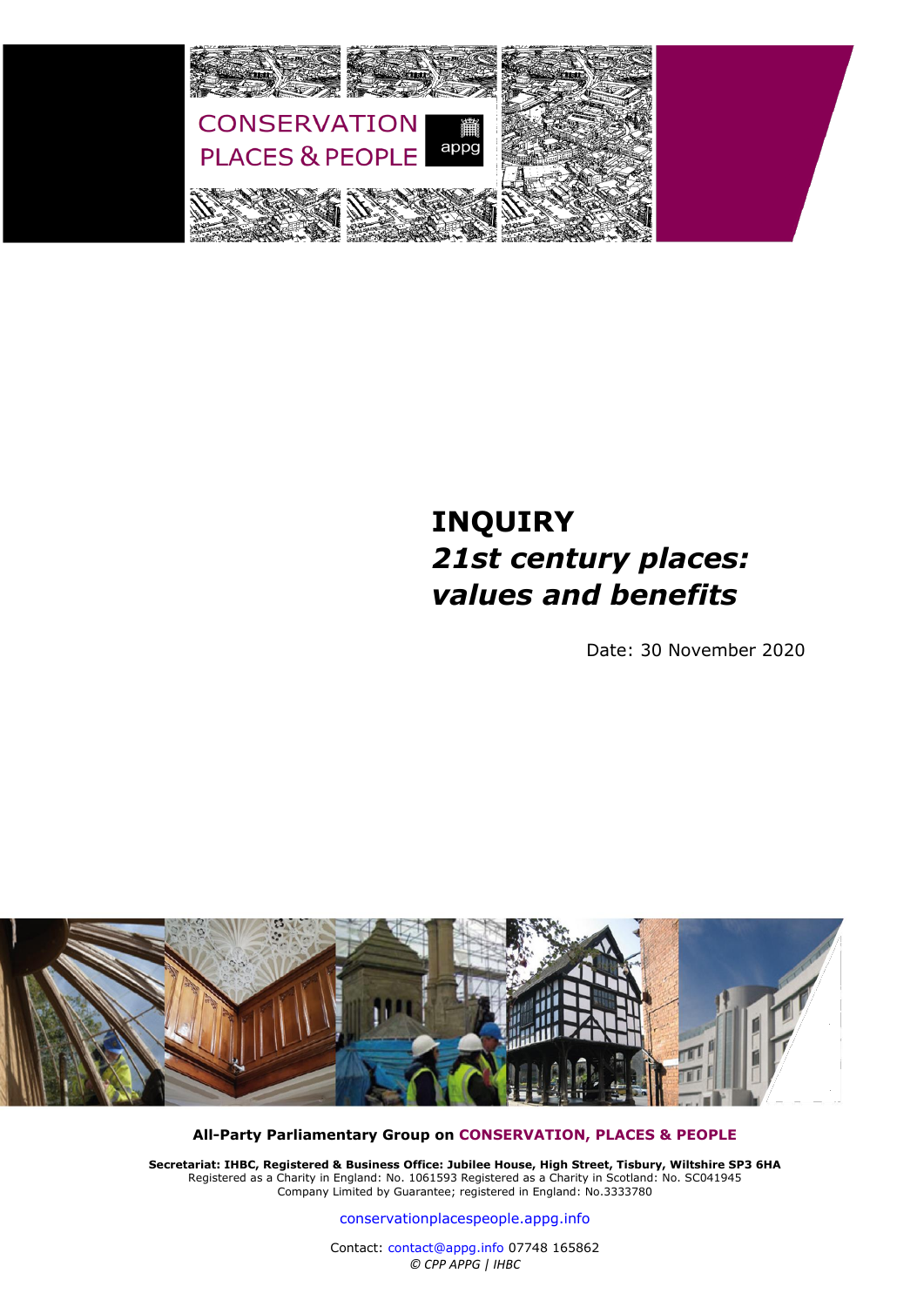For its inaugural inquiry, the recently launched All Party Parliamentary Group (APPG) on Conservation, Places and People will examine the value of the historic environment and how it can help to promote growth and regeneration.

Historic buildings and neighbourhoods can be key elements in the regeneration of cities, towns and rural areas across the UK. Many of the high streets and town centres, which are in the greatest need of revival due to their location in economically depressed parts of the UK, also possess the richest legacies of historic buildings. Their rural and natural settings are no less important aspects of their survival as valued places with viable, low-carbon economies.

Restoring and finding new uses for these treasured local landmarks can help to preserve local distinctiveness and sense of place, the value of which has been heightened for many people during their experience of lockdown.

Selective redevelopment, which capitalises on historic assets, has often proved to be more commercially and socially successful than large-scale comprehensive redevelopment.

Finding fresh uses for old buildings can help to modernise and adapt our historic neighbourhoods for the needs of the 21st century and the new living, working and recreational patterns, which have emerged in the wake of coronavirus pandemic.

However projects to regenerate historic building and areas are often difficult to get off the ground due to financial obstacles, like the unequal tax treatment between refurbishment and new construction projects.

The inquiry will conduct an initial call for written evidence to explore these issues. This exercise will be followed by a series of virtual oral to cross examination hearings with invited experts and key stakeholders.

## **Terms of reference**

The Committee is inviting written submissions on:

What evidence exists of the economic, social and environmental benefits from the conservation, care and regeneration of historic buildings and areas, across the UK.

How can the conservation and regeneration of historic areas contribute to the wider agendas of governments across the UK to equity and 'levelling up', along with their focus on high streets revival?

Is there a case for further increasing the level of investment in the heritage and infrastructure of places outside London and the south east of England to assist the 'levelling up' of lagging regional economies?